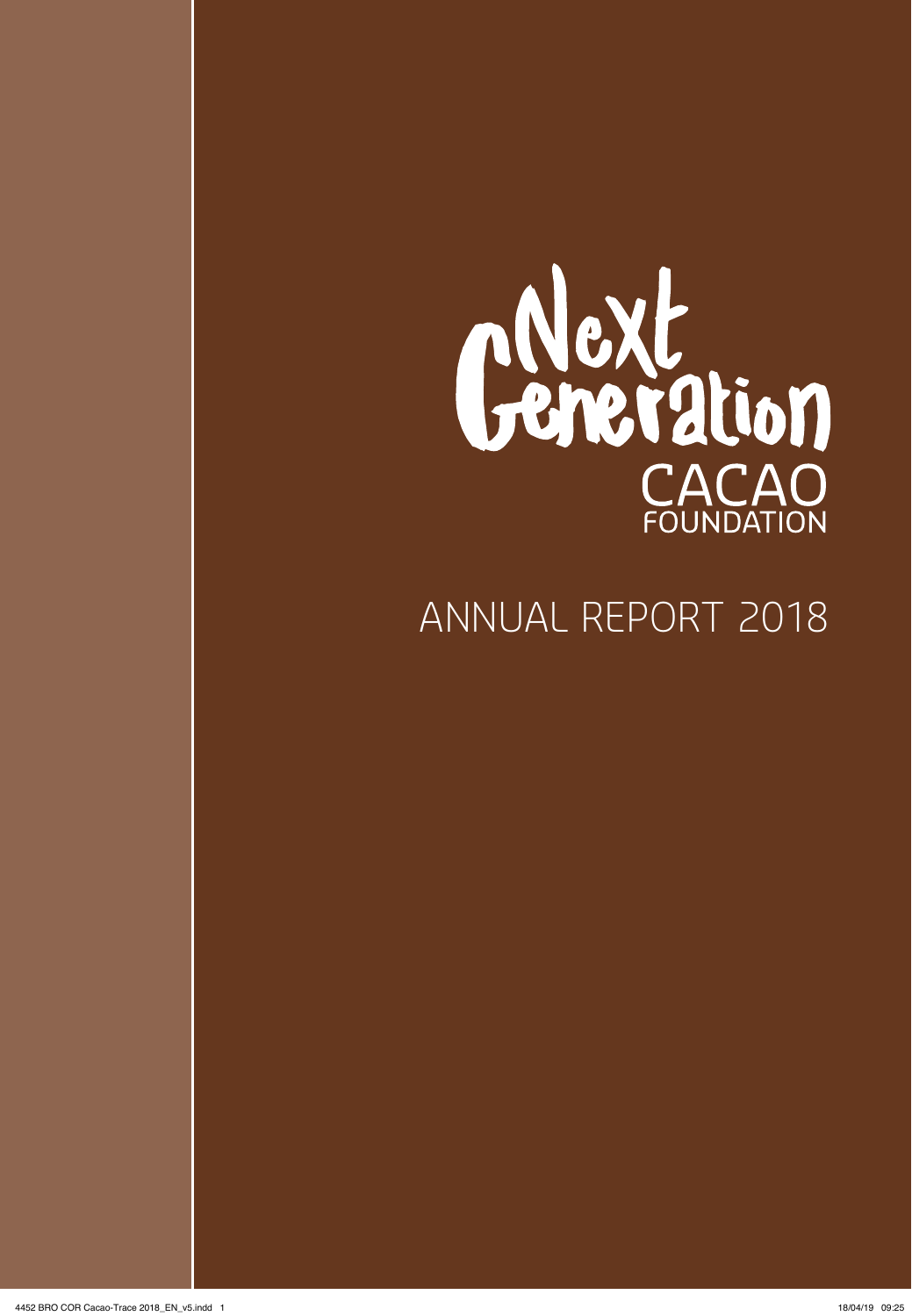## TABLE OF CONTENTS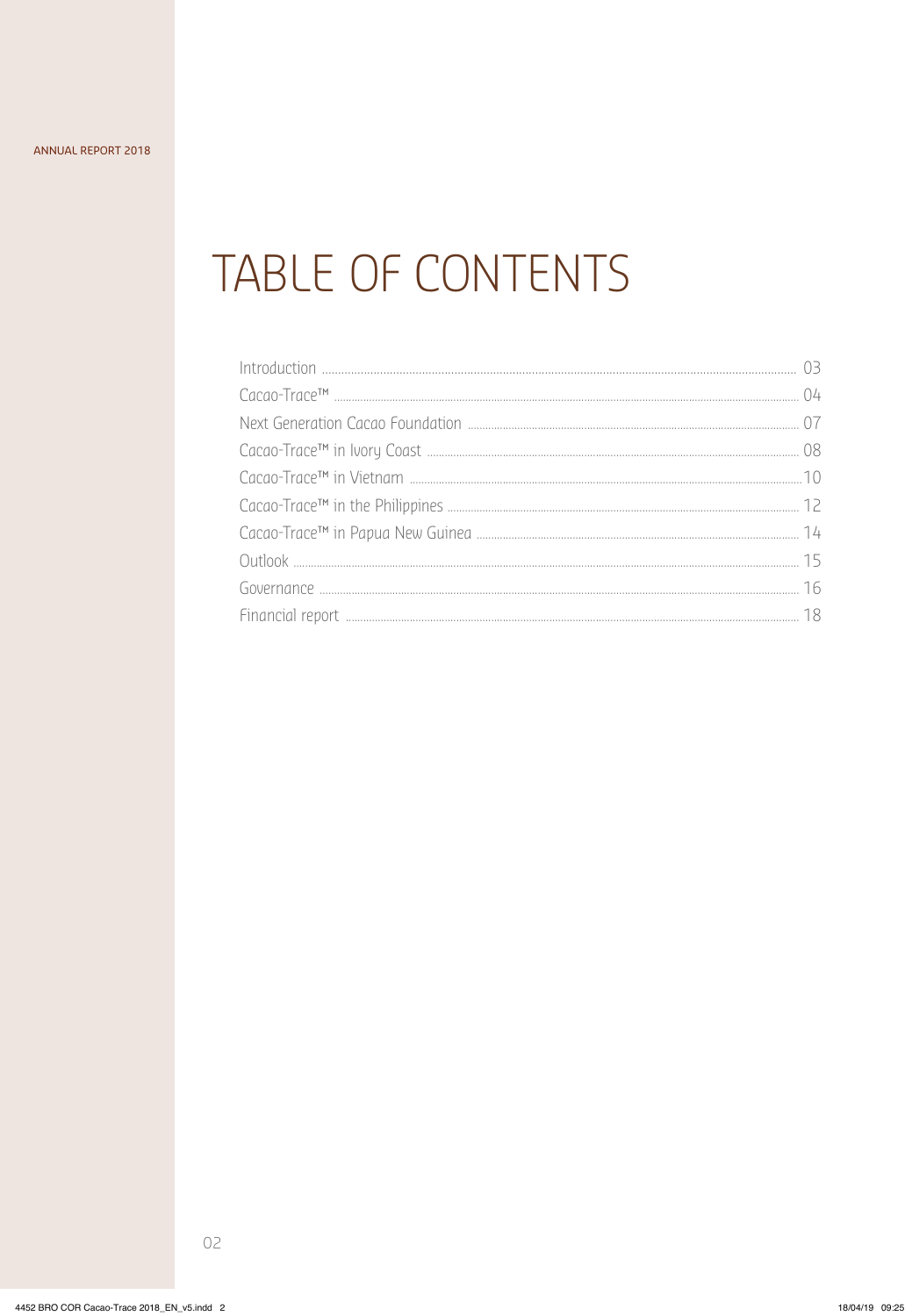

## INTRODUCTION

### We believe in a fair compenasation for cocoa farmers.

Chocolate has been appreciated for decades and the number of aficionados of its flavour and taste is constantly growing. Yet despite the increasing popularity of chocolate, several small cocoa producers cannot make a decent living because of environmental, economic and social challenges.

At Puratos Belcolade, we are directly involved in this challenge. We think that sustainability is a win-win relationship for every player in the cocoa supply chain, from farmer to consumer.

We call that the commitment to the Next Generation Cacao for the long term. It comprises all purchases of sustainable cocoa from programmes certified by third bodies (Fairtrade, UTZ, Rainforest Alliance, programmes specific to the clients), as well as our own sustainable chocolate programme, Cacao-Trace™.

Cacao-Trace™ is the name of the sustainable cocoa supply programme of Puratos Belcolade. It has a double objective: to enable farmers to produce superior quality cocoa beans and ensure that cocoa production remains an attractive line of business for the future.

The Next Generation Cacao Foundation is the non-profit organization behind the Cacao-Trace™ programme. The mission of the Foundation created in 2016 is to collect the "Chocolate Bonus" so as to contribute to the social, economic and environmental development and to redistribute it to the cocoa farmers and communities which are part of the Cacao-Trace™ programme.

If the income of farmers increases, cocoa farming will continue to be an attractive line of business for them to pass down to their children so as to guarantee a promising future.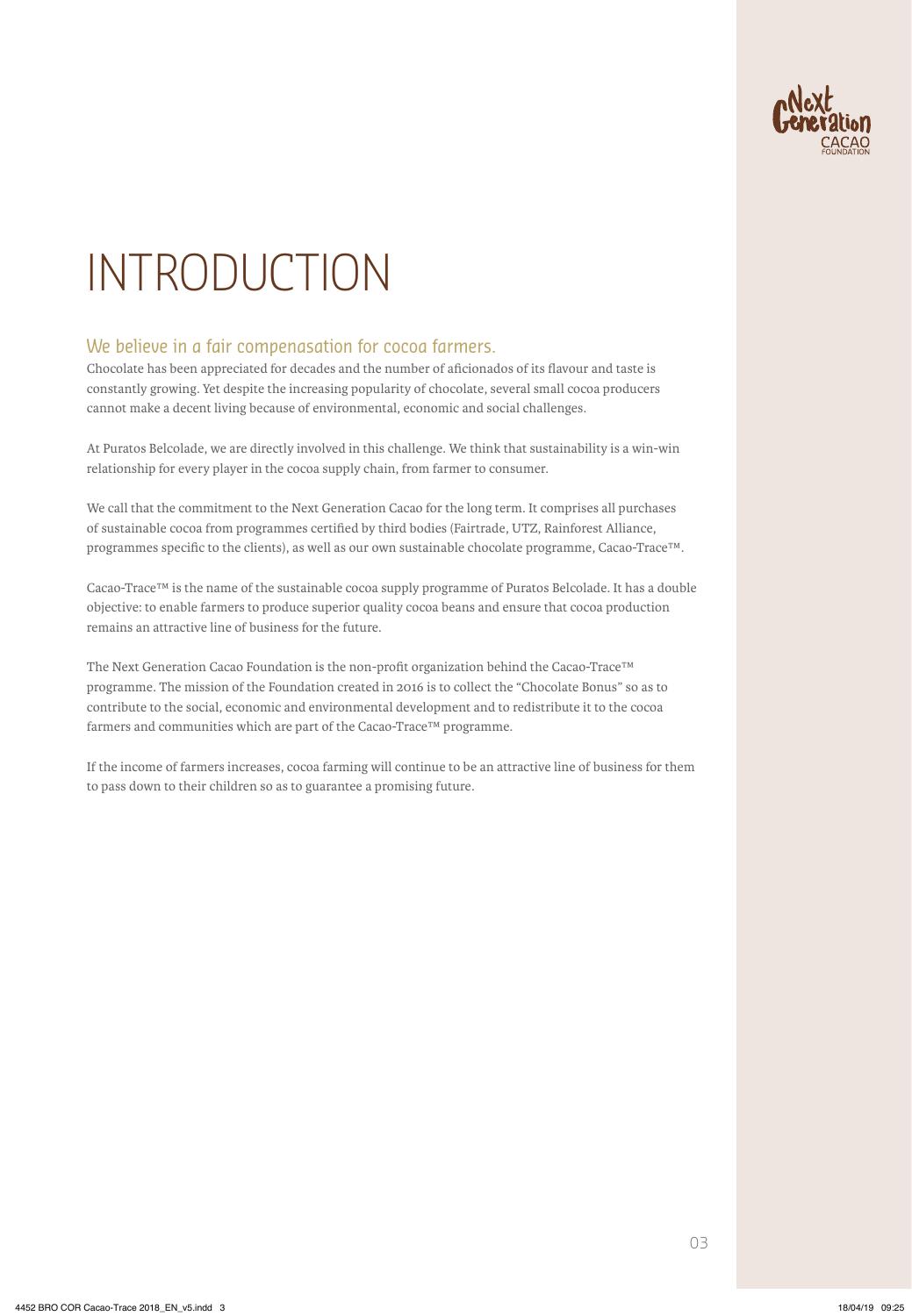## CACAO-TRACE™

Cacao-Trace™ is the sustainable cocoa supply programme of Puratos Belcolade. Whereas the chocolate industry tends to stress quantitative results more, our programme is interested essentially in quality, by creating value for all by improving the flavour / taste.

Expertise in fermentation at post-harvesting stations situated in cocoa producing countries throughout the world is the secret of our chocolate with its unrivalled taste so highly appreciated by chocolate connoisseurs. It is also a source of additional income for cocoa farmers.

By involving consumers and convincing them to pay a higher price for a better product, we share this advantage with our communities of Cacao-Trace™ farmers by paying a quality premium as well as an altogether unique Chocolate Bonus: for every kilo of chocolate purchased,  $\epsilon$  0.10 is paid directly to the farmers with whom we work.

We apply a complete transparency: €0.10 collected = €0.10 distributed.

It is only by creating more value thanks to an improved taste and by sharing this added value with our Cacao-Trace™ farmers that we will be able to improve the means of subsistence for cocoa farmers and create a sustainable future for the industry.

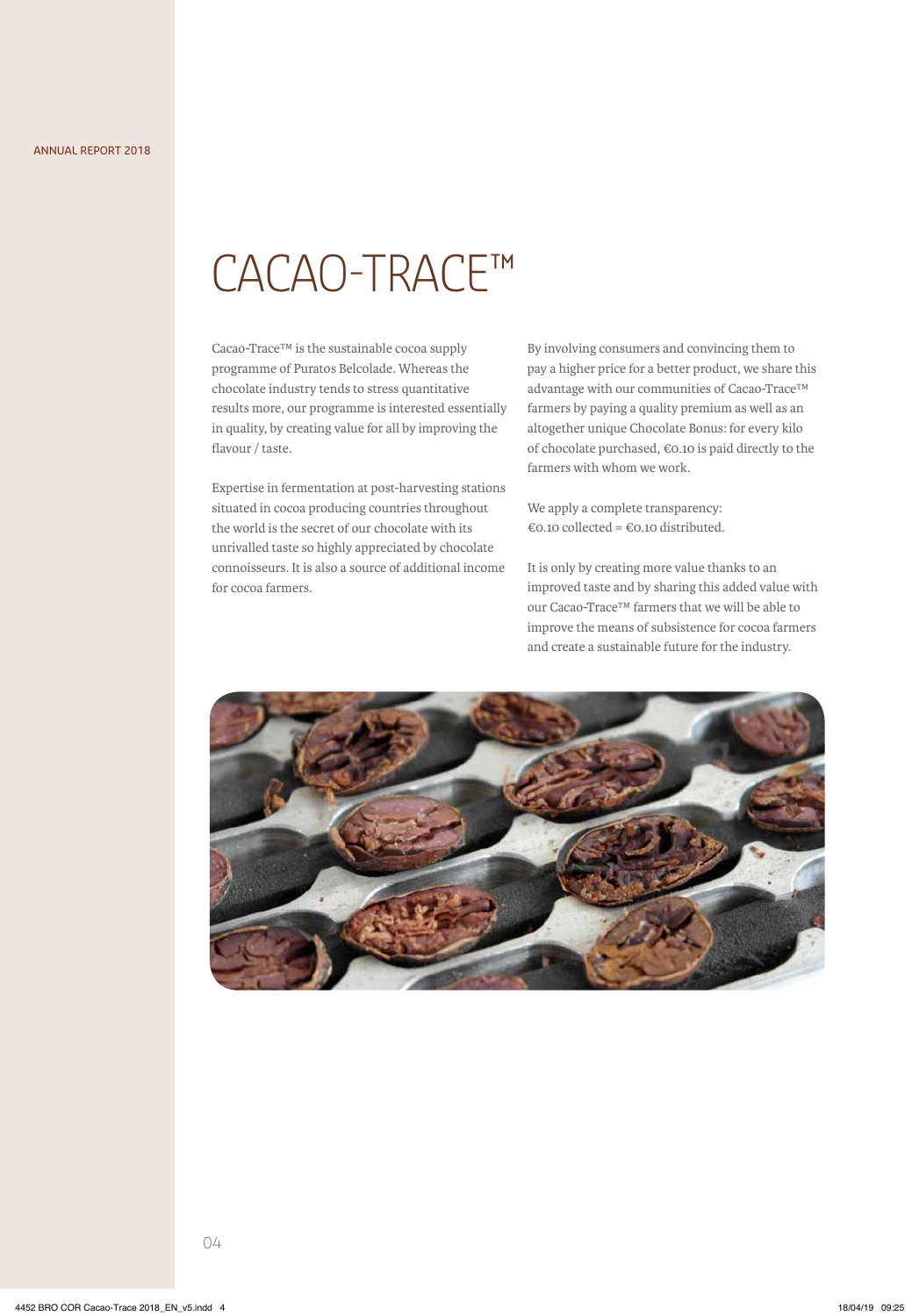

### How Puratos Belcolade stands out

Cacao-Trace™ chocolate is prepared from a Cacao-Trace™ cocoa paste stemming from beans that have been dried and fermented according to strict instructions.

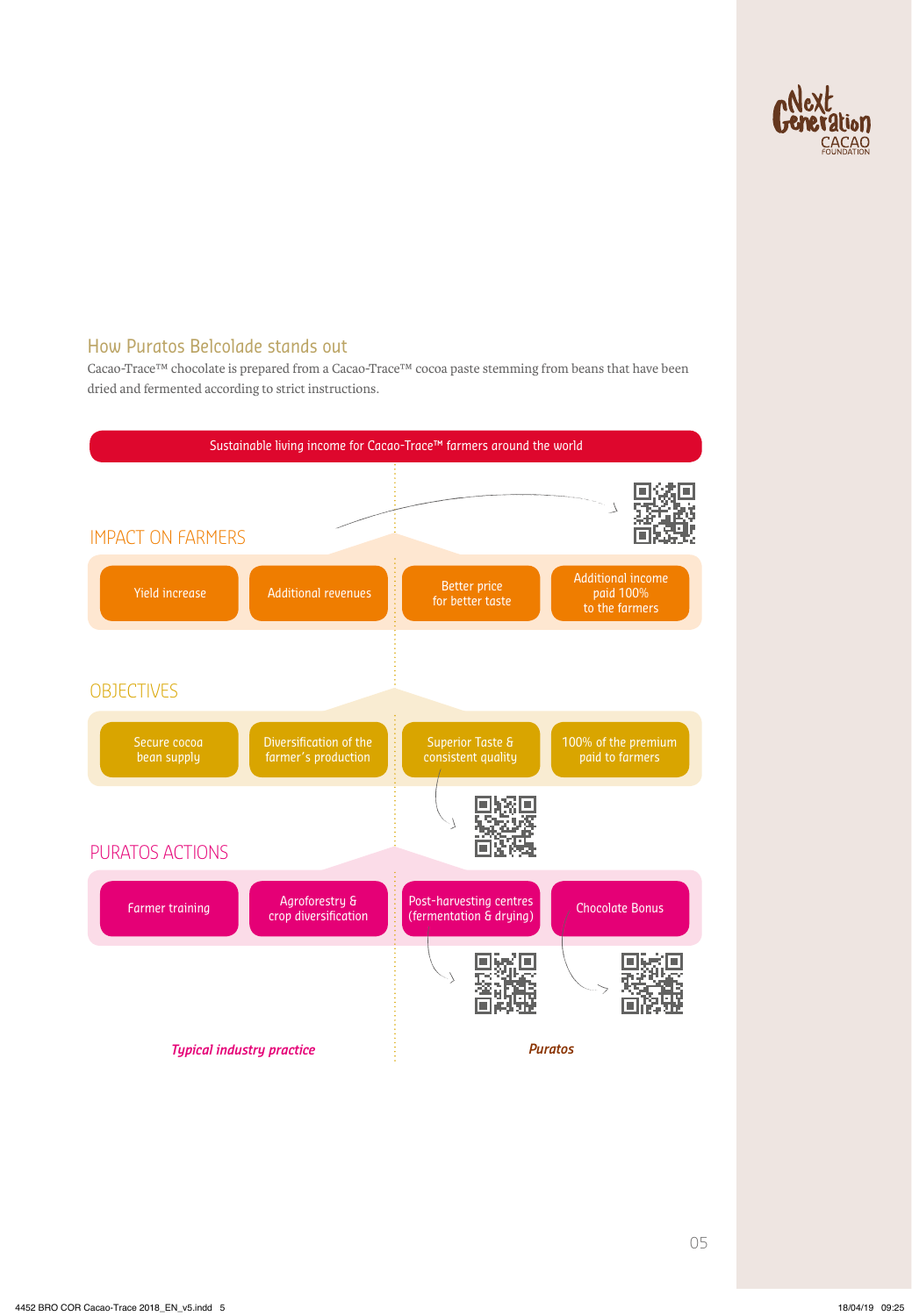We are currently deploying the Cacao-Trace™ initiative in Vietnam (2013), in Ivory Coast (2015), in the Philippines (2017), in Mexico (2018) and Papua New Guinea (2018).

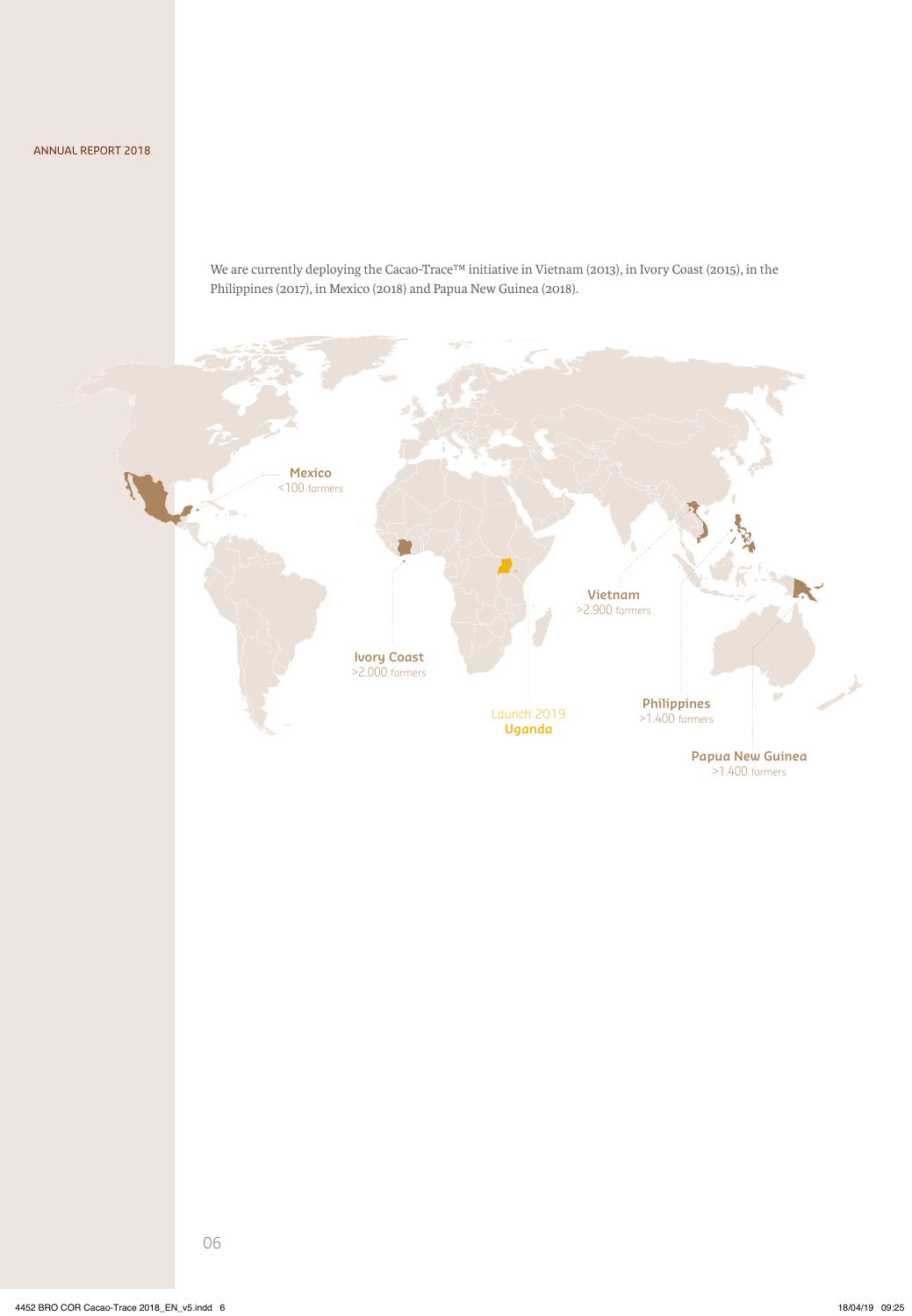

## NEXT GENERATION CACAO FOUNDATION

At Puratos Belcolade, we think it is important to contribute to the society in which we live. It is our commitment to the next generation.

The Next Generation Cacao Foundation supervises the collection and redistribution of donations and chocolate bonuses. The foundation's operating costs are covered by a donation from Puratos, as well as the the financing of the certification costs and charges, which guarantees that 100% of the donations and chocolate bonusses go to the communities of Cacao-Trace™ farmers.



The foundation's funds stem from different sources:

- Sale of Cacao-Trace™ chocolates certified sustainable with a Chocolate Bonus included in the price paid by customers practically everywhere in the world;
- Special fund raising events organized in all locations where Puratos is present;
- Individual contributions;
- Special municipal projects financed by Puratos customers;
- Governmental aids.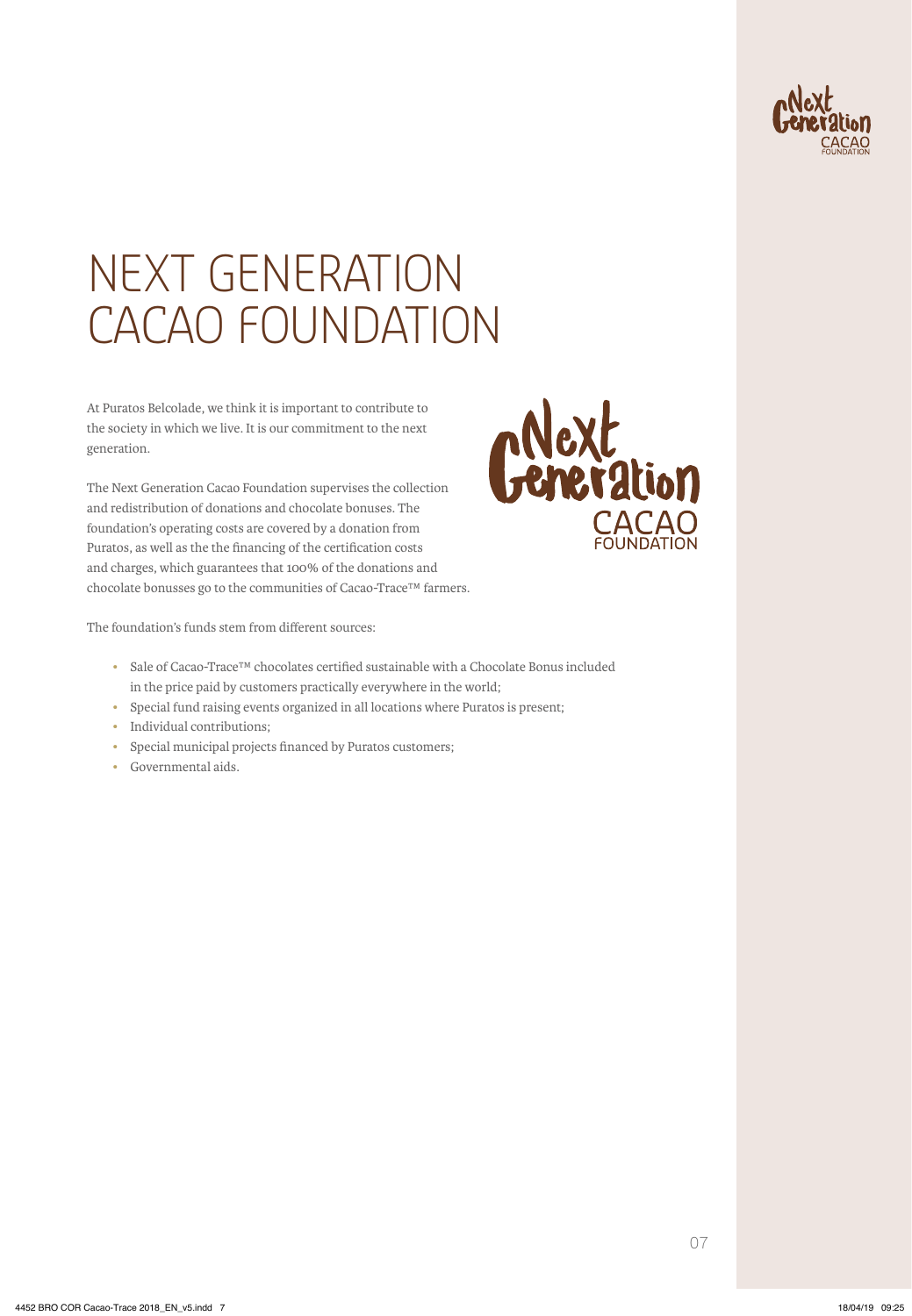ANNUAL REPORT 2018



## CACAO-TRACE™ IN IVORY COAST

West Africa has been the epicentre of cocoa cultivation in the last sixty years. Today, this geographic area produces more than 70% of the global offer, and Ivory Coast is the world's leading cocoa producing country with 2.2 million tonnes produced in 2017/2018. Cocoa is a vital crop for the Ivorian economy: it accounts for 15% of its GDP, more than 50% of its exports, and 2/3 of the jobs and income of the population. The poverty rate is 42.7% (2008, World Bank) and life expectancy is 51 years.

In Ivory Coast, cocoa farms are generally small family operations, where the cumulated plantations cover more than one million hectares, but the average area is between 2 and 5 hectares. In the San Pedro region, where the Forastero cocoa is grown, the average size of the farms affiliated with the Cacao-Trace™ rarely exceeds three hectares. These small farmers face many social, economic and environmental difficulties: lack of educational facilities and its corollary, child labour in its worst forms, the infertility of the soil and low level of productivity, poor farming practices and bad management of bean quality, the ageing of cocoa trees, extensive deforestation which leads to a drop in rainfall and longer dry seasons… All these difficulties cause rampant poverty in the cocoa farming communities. Small farmers live with less than \$0.78 dollar a day (cocoa barometer 2018), which is lower than the extreme poverty level fixed by the World Bank which is \$2 per day, to such an extent that the current farmers, who have come to the end of their life expectancy, do not see the young generation show an interest in cocoa growing. In the face of these many challenges, initiatives that include farmers, cocoa and chocolate companies and the public authorities concur on the need to redirect cocoa farming towards a sustainable agricultural production that enables farmers to earn a decent living.

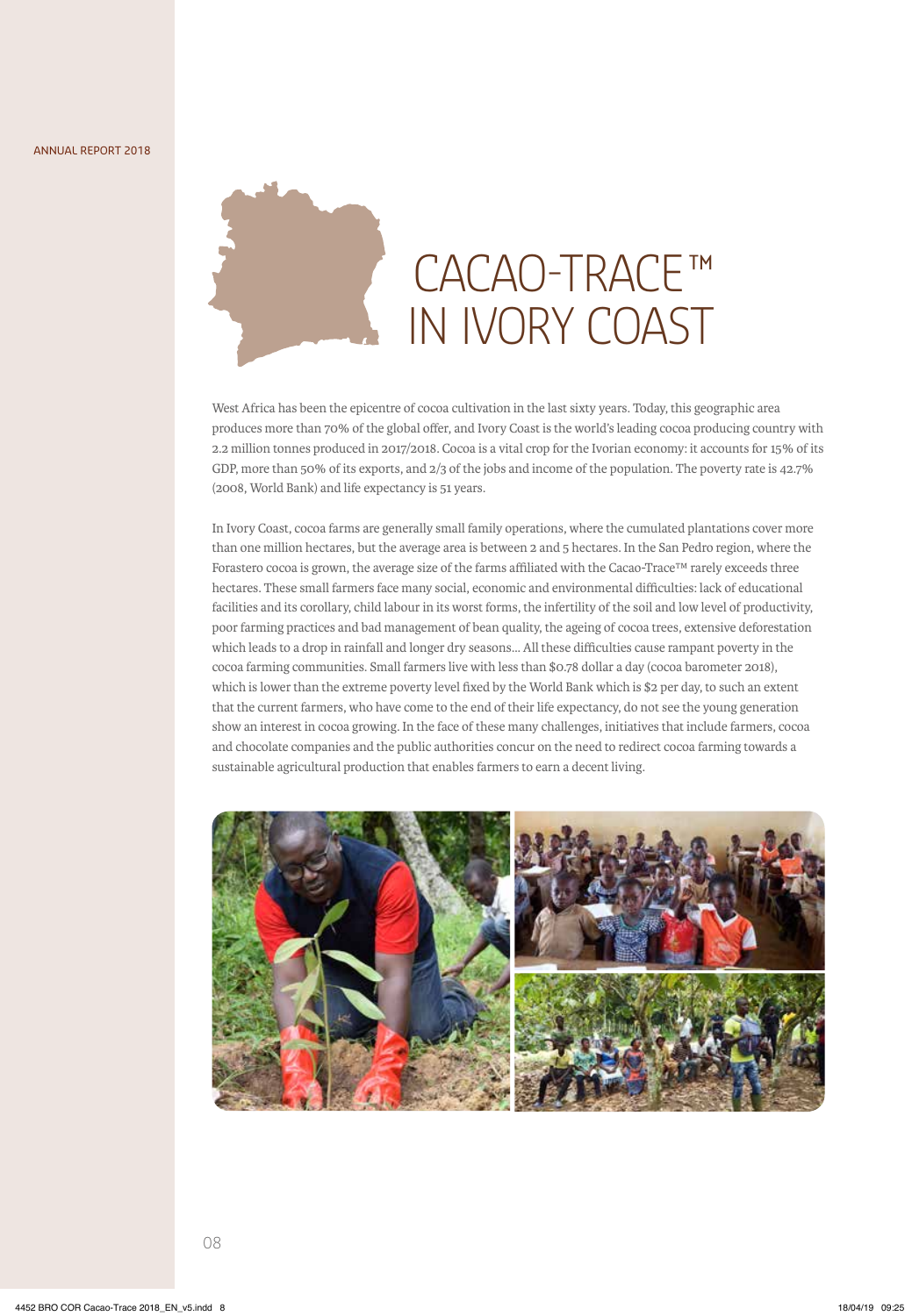

In 2014, Puratos entered into a partnership with an organization of farmers from the San Pedro region through the Entreprise Coopérative de Saint Paul (ECSP) – a partnership for the implementation of the Cacao-Trace™ sustainability programme. The aim of this programme is to create value for all by improving quality continuously, in particular taste. Because it is by creating value and by sharing this added value that we will be able to improve the income of cocoa farmers and their living conditions considerably, and thus create a sustainable cocoa chain by extension. The farmers who participate in the Cacao-Trace™ programme benefit first from support to build their capacities for better farming practices, then from a quality premium and finally from a Chocolate Bonus. Whereas such training can help increase the yield, and therefore the revenue of the producer, for which the quality premium is added, the Chocolate Bonus is another means to enable producers to obtain additional income. The Chocolate Bonus is also a bridge between producers and the chocolate makers who pay the Chocolate Bonus. Because for each kilo of Cacao-Trace chocolate sold by Puratos to chocolate makers, the latter pay the equivalent of CFA F 65 (€0.10) for the benefit of the community.

#### **Highlights in 2018:**

- 4,318 tons of cocoa beans were purchased from the ECSP cooperative.
- A first part of the quality premium for CFA F 156,601,350 ( $\epsilon$ 240.771) was paid to the cooperative and to the beneficiary producers.
- A Chocolate Bonus for an amount of CFA F 38,724,000 (€59.603) was paid to the producers for a community project. This Chocolate Bonus will be used to build a primary school.
- Financial support of CFA F 95,145,872 (€146.378) was provided to ECSP to implement activities under the Cacao-Trace™ programme.
- 730 producers underwent individual coaching to adopt and apply the best farming practices, particularly in order to improve quality, with emphasis on fermentation.
- 4,000 young plants of shade trees were distributed to cocoa producers for the agroforestry programme.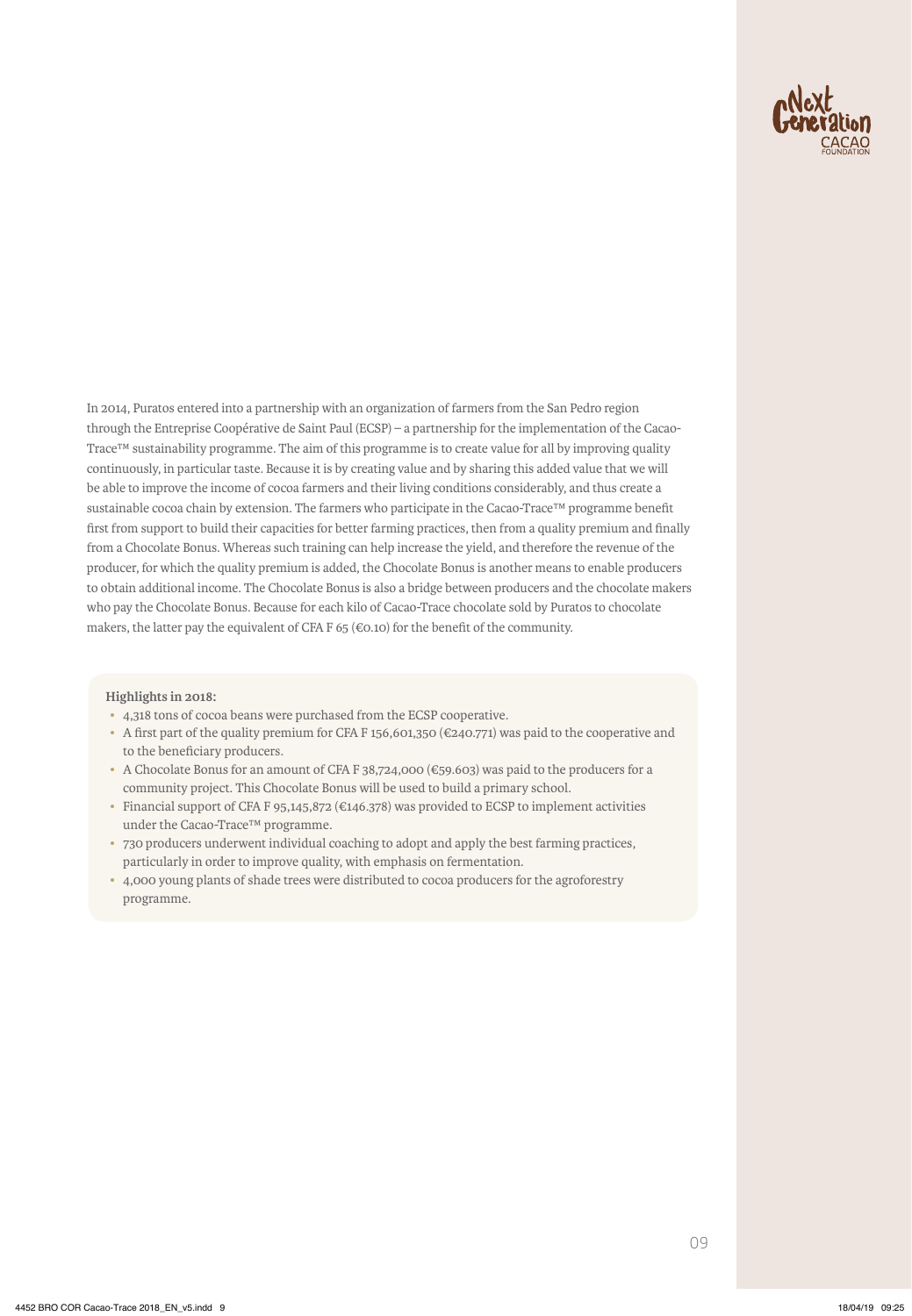# CACAO-TRACE™ IN VIETNAM

Cocoa production in Vietnam is more recent (it will be some 20 years soon) and amounts to a total of 2,000 tons. Puratos Grand-Place Vietnam (PGPI) purchased 50% of the harvest in 2018, making Puratos the number one buyer at national level. The poverty rate in Vietnam is 9.8% (2016, World Bank) and life expectancy is 76 years.

The Vietnamese farms often mix cocoa trees with coconut trees or local fruit trees, such as the longan, durian and pomelo. There is a local Vietnamese cocoa variety, the Trinitario, in the Mekong Delta region, as well as in the high plateaus and the south-east. These regions combine a favourable climate and fertile soils. The fruits are harvested between March and May, then again between October and December. As in other cocoa producing countries, the plantations in Vietnam are small, family owned and run, and require care throughout the year. Very often, Vietnamese farmers supplement their income from farming through other jobs in the cocoa off season.

PGPI has been involved in the Cacao-Trace™ programme since 2014, by running a cocoa post-harvest centre at Ben Tre, in the Mekong Delta, as well as a cocoa development centre. Our team is committed to the acquisition of beans, the fermentation, drying and exporting of well fermented beans and in all training activities.

#### **Highlights in 2018:**

- PGPI bought cocoa from ca. 2,942 farmers through a network of more than 100 "harvest groups," i.e. groups of several farmers and their consolidator (fermenter or harvester).
- 1,500 individual farmers attended training in the field geared to good practices and productivity. The programme is based on the effective results of 7 reference Cacao-Trace™ farms. In 2018, the emphasis was on individual coaching.
- 1,500 farmers took part in training reasonable pricing geared to capacity building and to improving price transparency in the supply chain.
- 7 farmers took part in a closed loop agricultural project. The project focuses on a sustainable cocoa production system that involves stockbreeding.
- Puratos conducted a feasibility study to launch an agroforestry and carbon neutralization programme in Vietnam as of 2019 for 286 hectares in order to strengthen its environmental action.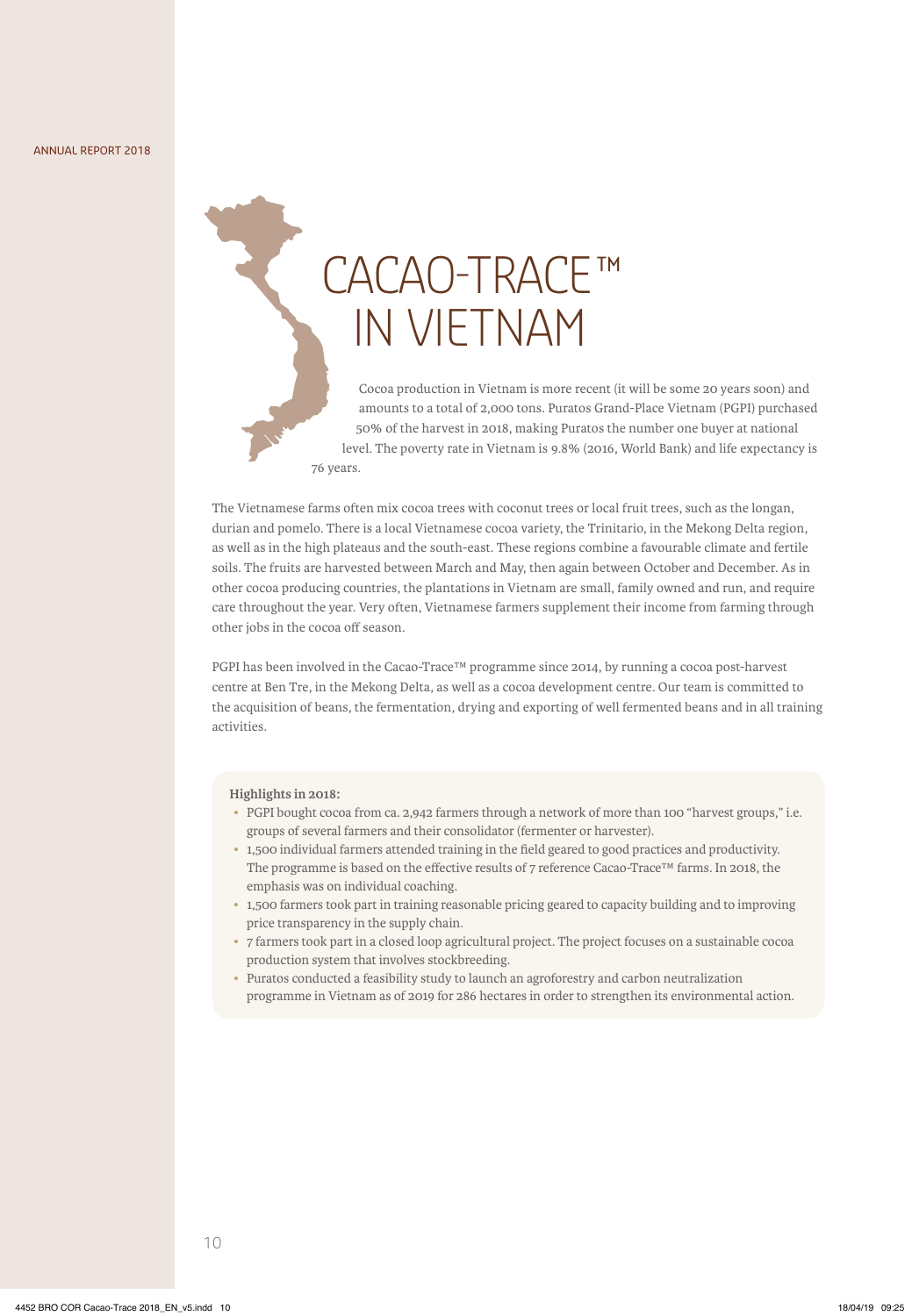

### Implementation of the Chocolate Bonus in Vietnam

As in previous years, the Chocolate Bonus was distributed by means of a cash back method (directly to the farmers). As the entire volume harvested in Vietnam goes into Cacao-Trace™ finished products, a guaranteed bonus of USD 170 / MT of dried beans delivered to PGPI is paid to the beneficiaries of the programme once or twice a year. This amount is translated into a bonus of €0.10 per kg of chocolate.

The distribution is carried out by PGPI representatives in accordance with the rules of the Next Generation Cocoa Foundation. The Chocolate Bonus traceability system is checked by an auditor from outside Puratos Belcolade.

#### **Distribution of the Chocolate Bonus**

The table on page 18 summarizes the distribution of the programme in 2018. 2,942 farmers and pickers benefited from the programme in the country. A total of €107,755 was due for the entire year. We noted that it had not been possible to distribute €58,872 of this amount; it will be paid during the next distribution in 2019 (see page 19 for more detailed information).

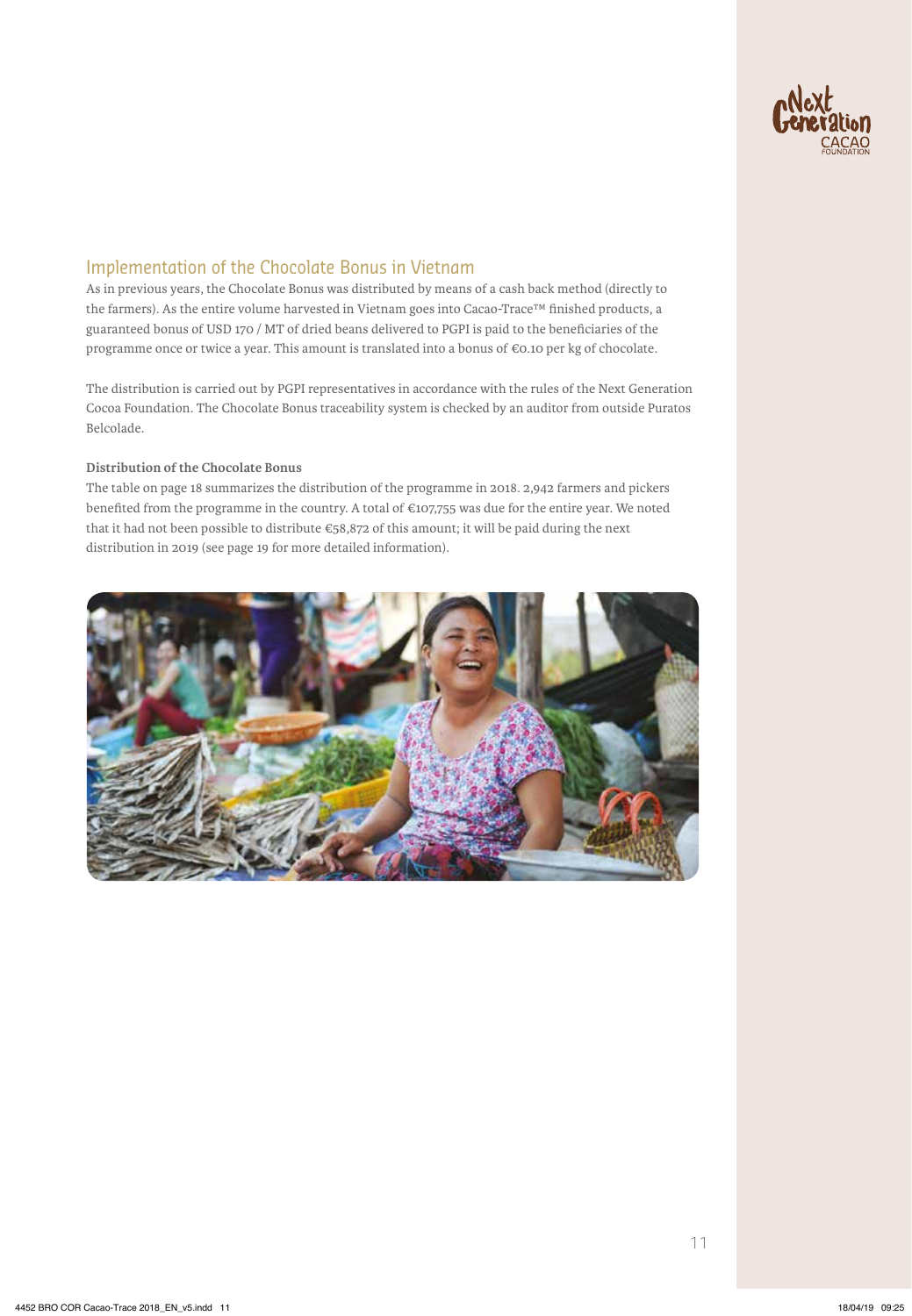## CACAO-TRACE™ IN THE PHILIPPINES

At the end of a development phase of the 1 ½ - year programme in the southern province of Mindanoa in 2017, Puratos concluded a strategic partnership with Kennemer Foods, an agri-foodstuff company based in the Philippines and geared to the sustainable development of cocoa production on the Island of Davao.

The history of cocoa in the Philippines goes back to the 16<sup>th</sup> century, when it was introduced by the Hispano-Mexican governors. The production has remained limited in the country and meets mainly the national consumption needs.

Kennemer Foods instigated the revival of the supply chain by providing innovative financing modes and fixing clear results for coconut producers in Davao. Cocoa is now interposed with other crops and is spreading rapidly on the island.

Puratos is currently investing in 3 fermentation centres, the third of which will be built in 2019, and is committed to the local communities through the implementation of the Cacao-Trace™ programme. This development comprises also the implementation of the Chocolate Bonus.

#### **Highlights in 2018:**

- PGPI bought cocoa from about 1,400 farmers from the environs of Calinan and San Isidro, where all the farmers sold raw cocoa beans to the post-harvest centre of Kennemer.
- 520 individual farmers took part in training in the field geared to best practices and productivity, the rehabilitation of cocoa and farm management plans. The programme is based on the expertise of Kennemer and the system followed in the Philippines.
- 2 Cacao-Trace™ post-harvest centres in partnership with Kennemer benefited from support for continuous improvement and monitoring to attain a superior quality.
- PGPI conducted a feasibility study aimed at launching an agroforestry and carbon insetting programme on the Island of Davao on 510 hectares as of 2019 to strengthen its environmental activity.
- A specific R&D programme is underway to assess and disseminate the varieties of cocoa obtained by cloning with high aromatic potential.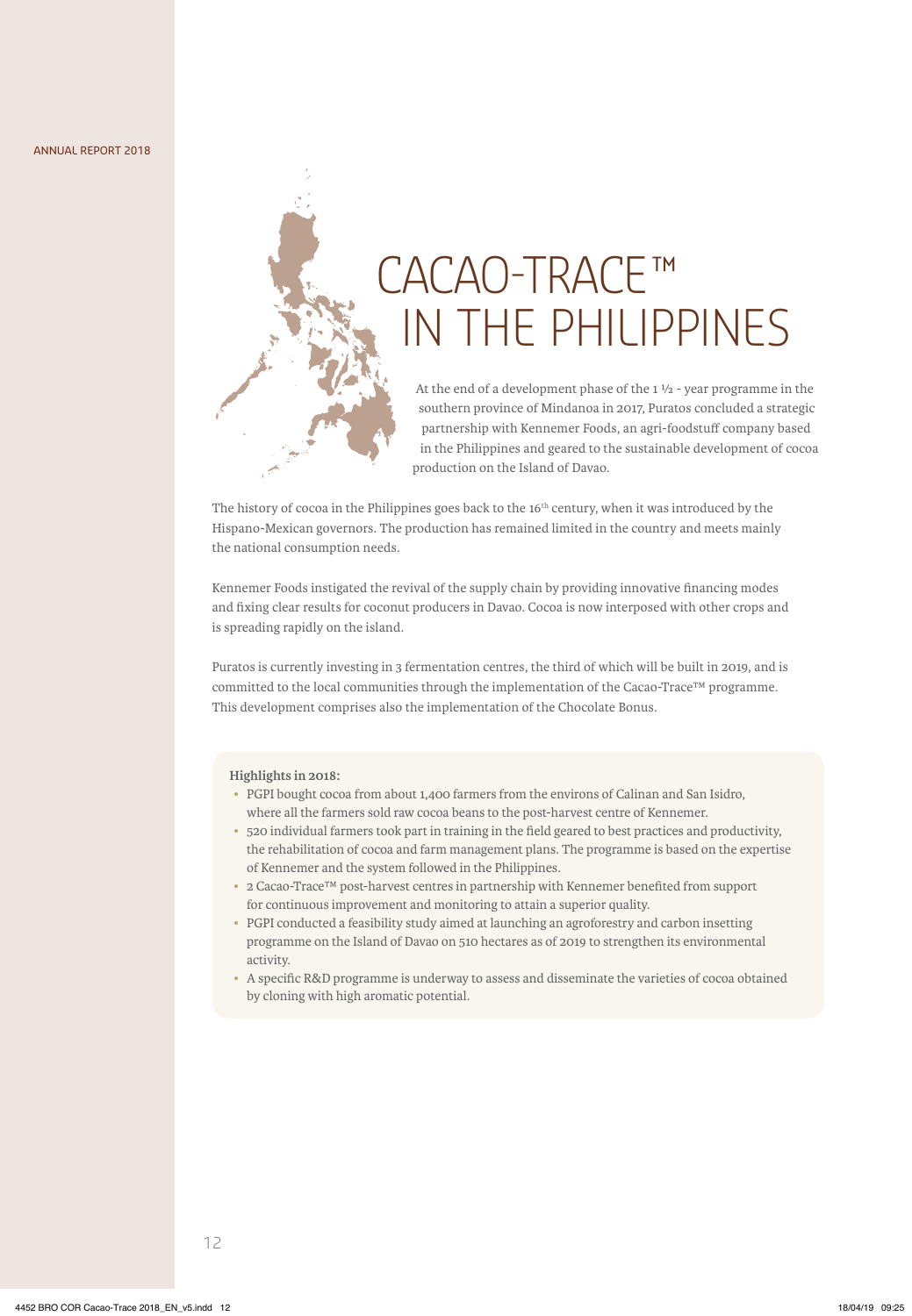

### Implementation of the Chocolate Bonus programme in the Philippines

The Chocolate Bonus programme started in January 2017 by the implementation of the farmer selection and volume traceability system. The Chocolate Bonus is distributed to the farmers in the country by means of the Cash Back method.

As the entire volume harvested in the Philippines goes into Cacao-Trace™ finished products, a guaranteed bonus of USD 170 per MT of dried beans delivered to Puratos Belcolade is reserved for the beneficiaries of the programme once to twice a year. This amount is equivalent to €0.10 per kg of Cacao-Trace chocolate sold.

The distribution is carried out by Kennemer Foods with the support of PGPI representatives in accordance with the rules of the Next Generation Cacao Foundation. The Chocolate Bonus traceability system is checked by an auditor from outside Puratos.

### Distribution of the Chocolate Bonus in the Philippines

The table on page 18 summarizes the results of the programme in 2018. 1,465 farmers and pickers in the country benefited from the distribution of the Chocolate Bonus for a total of USD 26,497, an amount which covered the remaining volume of 2017. €53,573 are due for the entire 2018 year and will be paid at the next distribution in 2019 (to be scheduled).

See the table on page 18 to obtain more detailed information on the Chocolate Bonus.



### Assessment of the Chocolate Bonus programme in the Philippines

In 2018, a relatively high number of farmers were selected to take part in the Cacao-Trace™ programme. Puratos nonetheless bought quite limited volumes (375 MT), so that the amount of the Chocolate Bonus distributed per individual farmer remains limited at this stage.

Nevertheless, the deployment of Cacao-Trace™ and the Chocolate Bonus programme in Calinan and San Isidro was welcomed very warmly by the local communities: It is the first sustainable programme ever deployed in the region to date. The long-term investment policy inspires confidence in the communities of farmers, as the latter tend to be more inclined to invest in their plantations. The Cacao-Trace™ pricing policy and the Chocolate Bonus are seen as a serious advantage compared with the conventional market.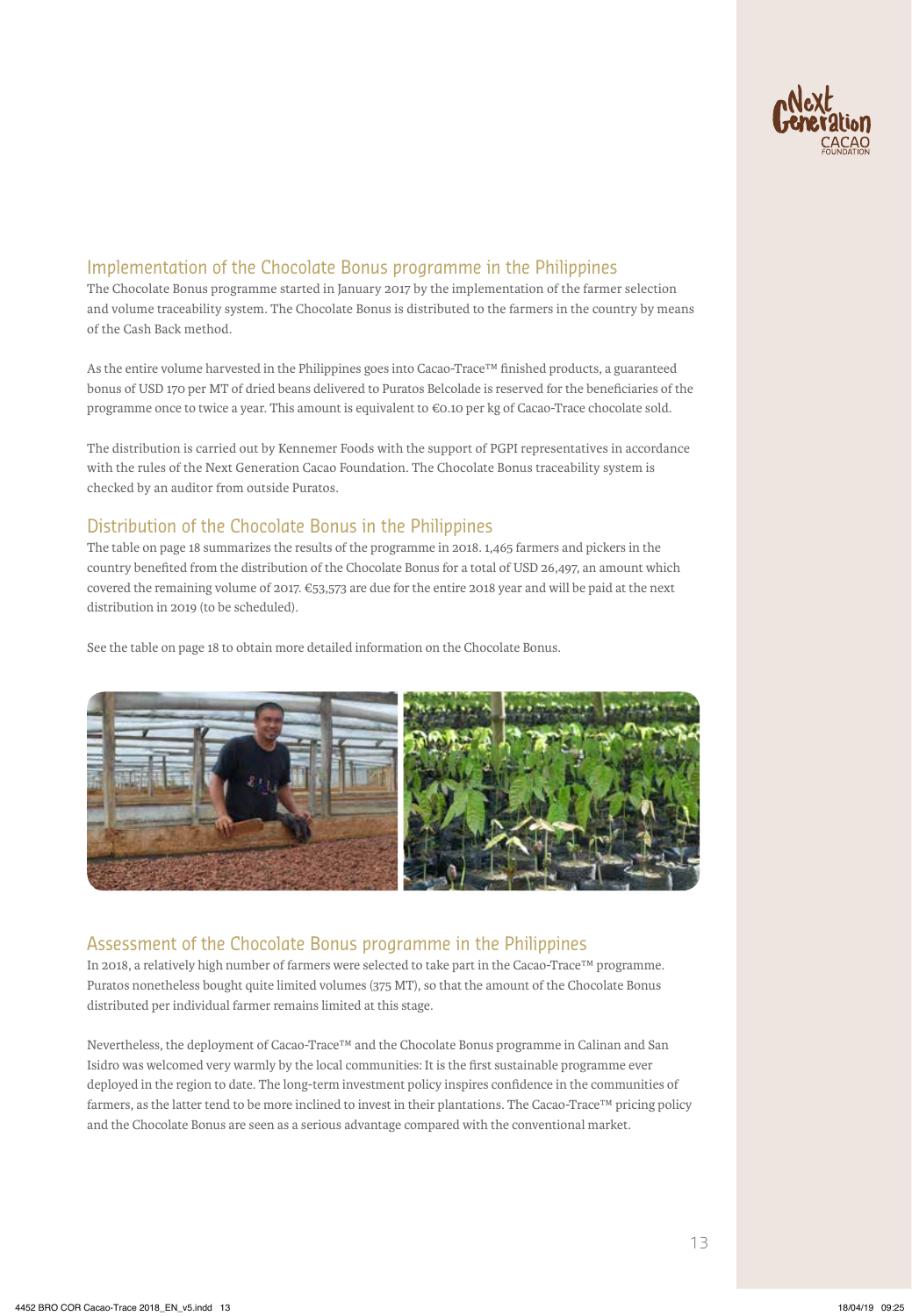#### ANNUAL REPORT 2018



### CACAO-TRACE™ IN PAPUA NEW GUINEA

At the end of a development phase of the programme, Puratos entered into a strategic partnership with Olam Cocoa at the end of 2017 to improve the means of subsistence of cocoa farmers and their communities by focusing on improving quality.

A member of the OLAM group, Outspan, has been operating in Papua New Guinea since 2000 and has acquired serious expertise in the management of the cocoa supply chain.

Outspan was selected as a local partner to implement the Cacao-Trace™. In fact, the ideas for development advocated by Cacao-Trace™ correspond in large measures to the Olam Livelihood Charter.

The history of cocoa in Papua New Guinea started in the 20<sup>th</sup> century during the colonial period. Production increased in the 1990s, reaching a production peak of some 50,000 tons. The harvest has decreased considerably as of 2010, mainly due to the havoc wreaked by the cocoa moth. In 2018, the harvest rose to 40,000 tons.

The controlled Cacao-Trace™ programme (certified to be organic) was started in 2018 in the region of East Sepik.

#### **Highlights in 2018:**

- Puratos bought cocoa from ca. 1,400 farmers from the East Sepik region.
- Puratos has invested in ca. 130 small post-harvest centres by installing driers in the sun with individuals from the community.
- Young plant distribution programmes are under way (20,000 units) and are accompanied by training and monitoring practices.
- Around 2,000 individual farmers have taken part in training in the field geared to best practices and productivity, the rehabilitation of cocoa and farm management plans.
- PGPI conducted a feasibility study aimed at launching an agroforestry and carbon insetting programme in the region of East Sepik on 1,160 hectares as of 2019 to strengthen its environmental activity.
- A specific R&D programme is underway to assess and disseminate the varieties of coca obtained by cloning which have a high aromatic potential.

Implementation of the Chocolate Bonus programme in Papua New Guinea: the Chocolate Bonus programme is expected to start in 2019.

#### 14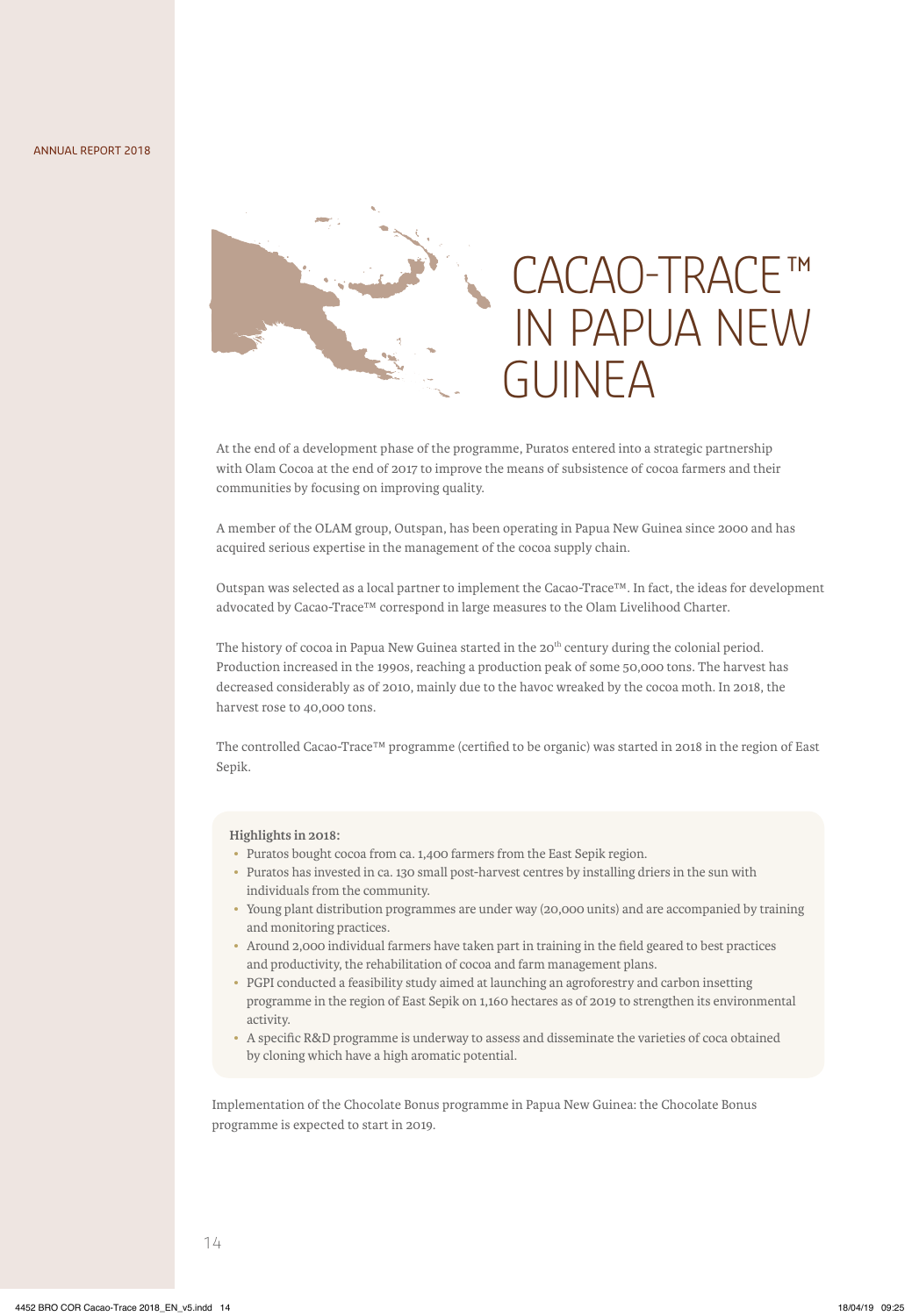

## **OUTLOOK**

In the years to come, the Next Generation Cacao Foundation is expected to collect an increasingly more substantial bonus from the sale of Cacao-Trace™ certified products. We hope to improve the life of farmers further by providing financial support for the community projects.

In 2018, the Cacao-Trace™ initiative was certified for the first time in Papua New Guinea and launched in Mexico. We are moreover continuing our expansion in Africa with 2 new projects in Cameroon and Uganda in 2019. Additional initiatives include a portfolio of community projects that we can propose to Puratos customers who would be interested in the idea of going beyond the payment of the Chocolate Bonus. These customers would have an opportunity to finance useful projects for the communities that grow the cocoa that Puratos Belcolade uses in its chocolate, such as social (literacy, education, health, etc.) or environmental initiatives (forest protection, reforestation, etc).

For its part, Puratos is going to launch an important agroforestry project for the long term in its cocoa sectors in 2019 to increase the income of the planters and help them reduce the environmental risks they face (soil impoverishment, climate change, etc.). **We are keen to make positive contributions in the long term in the countries in which we operate.**

Puratos Grand-Place Vietnam launched the first crushing and roasting line for a Cacao-Trace™ in August 2018. This facility is the first of its kind to have been launched by the Puratos group, and this investment is in line with our leadership strategy in terms of taste, and is essential for the development of the flavours of tomorrow.

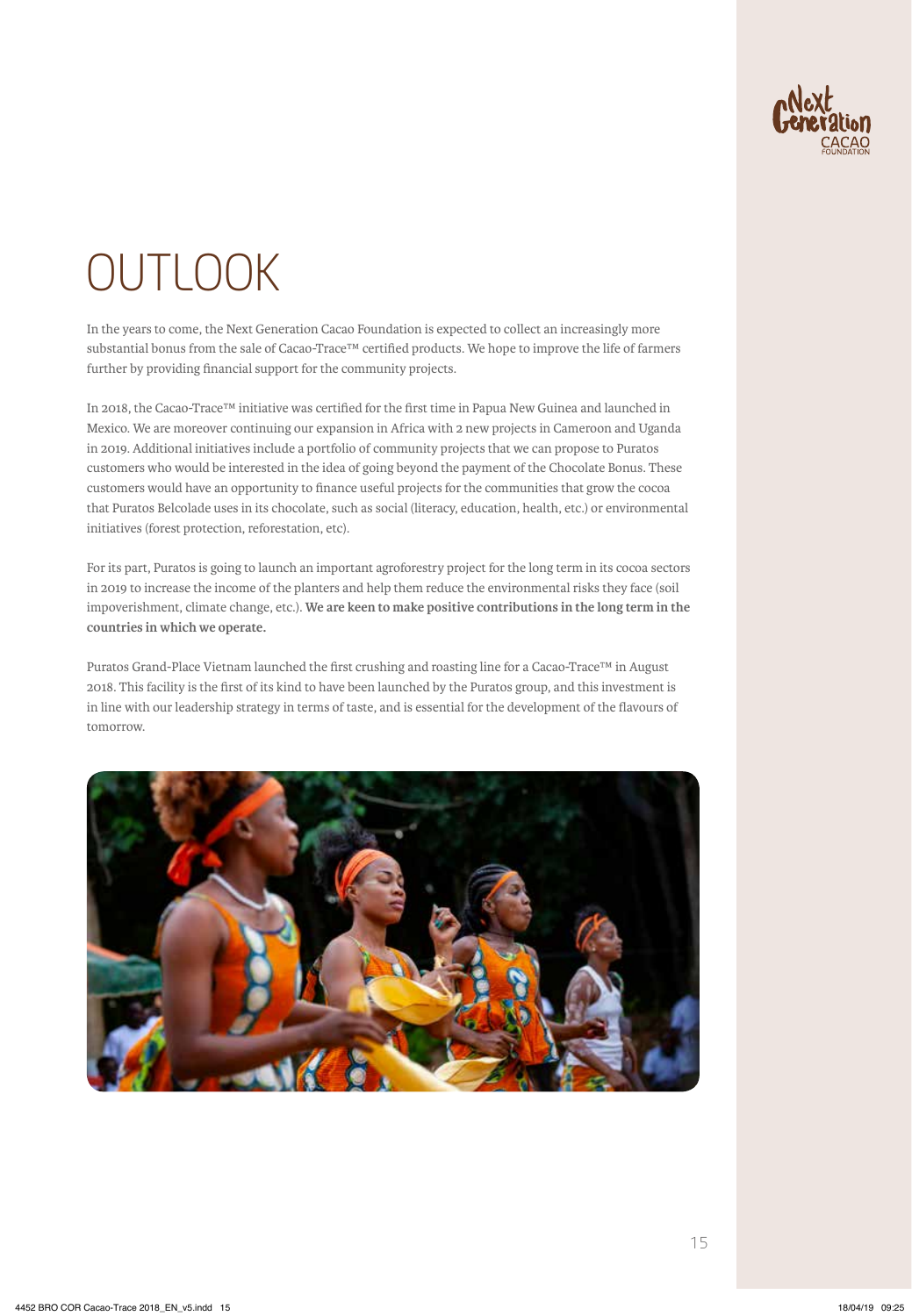## **GOVERNANCE**

The Next Generation Cacao Foundation is an initiative of the Puratos group, with global headquarters in Grand-Bigard, Belgium.

The Next Generation Cacao Foundation was created by three entities, all associated with the Puratos Group:

- Puratos Group SA
- Puratos SA
- Choco-Story SA

### **Object**

The object of the Next Generation Cacao Foundation is to:

- Contribute to the sustainable social, economic and ecological development of underprivileged farmers and workers in developing countries, and more specifically cocoa farmers, their families and future generations;
- Promote the concept and practice of fair trade;
- Help and promote in particular the sustainable cocoa production and contribute to local development in developing countries;
- Engage in specific activities for the attainment of the object of the Foundation, in particular: establish and participate in similar non-profit associations in developing countries and provide financial support to cocoa farmers by improving their living conditions and schooling their children.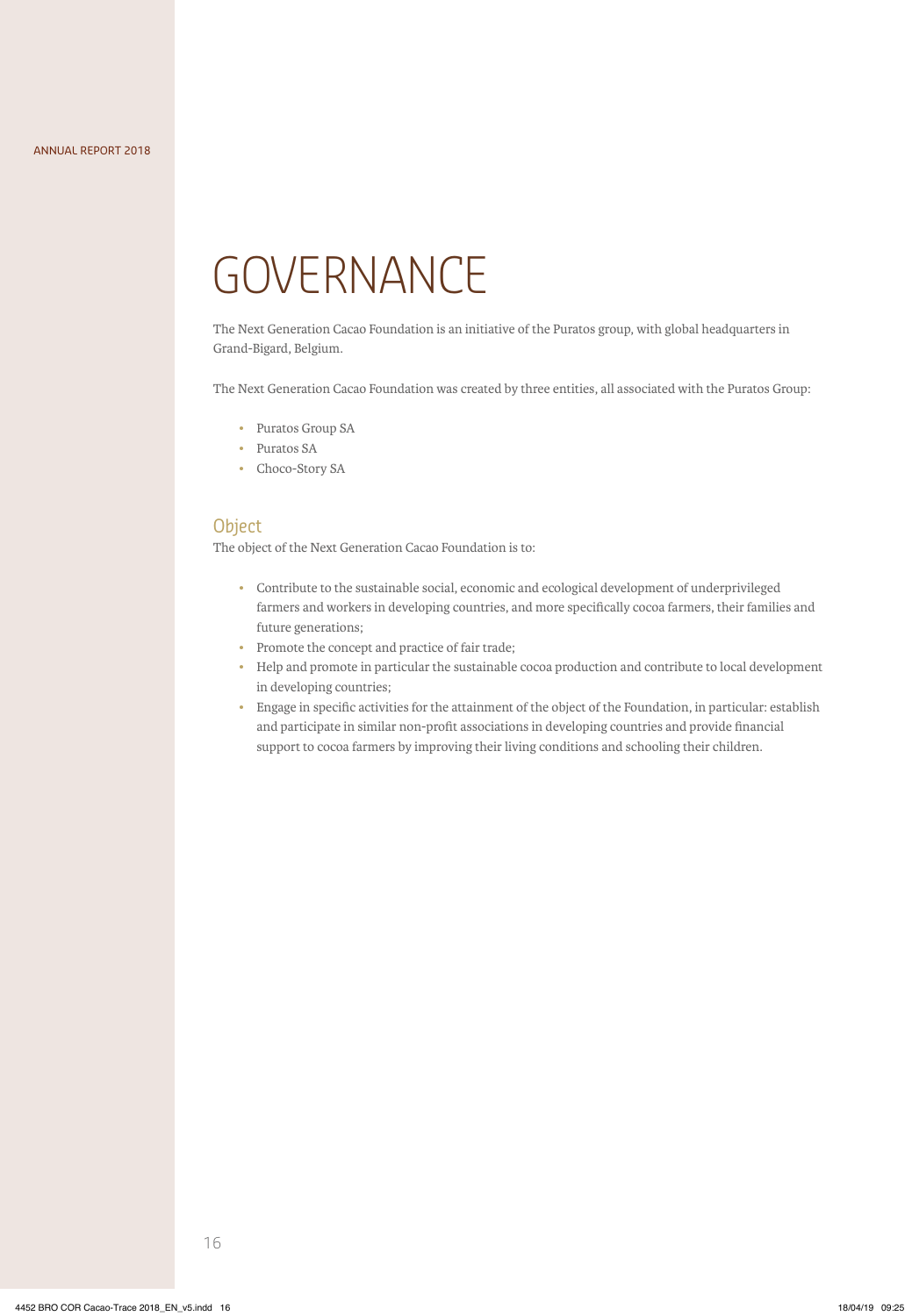

### Board of Directors

The members of the Board of Directors are appointed unanimously by the founders for a term of office of three years maximum. They are eligible for re-election.

The Board of Directors is authorized to carry out, within the limits of the law, the object and articles of association of the foundation, such actions as useful and necessary to achieve the foundation's objectives.

The Board of Directors is also vested with powers to decide on behalf of the foundation with regard to the creation, participation, collaboration or cooperation with similar non-profit foundations, organizations, institutions or entities in developing countries.

The Board of Directors may be assisted by advisors, who support the foundation's object and its activities.

The Board of Directors meets on a six monthly basis on average to discuss the activities and future strategy of the Next Generation Cacao Foundation.

Since being established, the Board of Directors has met on 4 November 2016, 10 April 2017, 19 October 2017, 13 March 2018 and 18 December 2018.

Since it was established, the Board of Directors has been composed of the following persons:

- Chairman: Cédric Van Belle, Manager of Choco-Story SA
- Secretary: Youri Dumont, Manager of the chocolate division at Puratos
- Treasurer: J-P. Michaux, Financial Director at Puratos

The Board of Directors is authorized to bind the Association validly, subject to the signature of at least two of its members, in accordance with its articles of association.

The Board is assisted in their tasks by the following volunteers:

| • Communication:         | Sylvestre Awono, Real Chocolate Product Manager at Puratos |
|--------------------------|------------------------------------------------------------|
| • Legal and tax support: | M. Smet, internal tax lawyer at Puratos                    |
|                          | R. Straetmans, Group Legal & Tax Director at Puratos       |
| • Financial support:     | L. Thomé, Commercial Business Controller at Puratos        |
| • Administration:        | L. Van Ginderdeuren                                        |

The Board and these volunteers were chosen for the diversity of their experience and for their knowledge. The presence of representatives of the Puratos group guarantees respect for the philosophy of the founders. Neither the members of the Board of Directors, nor the volunteers are remunerated in any way. The accounting of the Next Generation Cacao Foundation is entrusted to the accounting department of Puratos.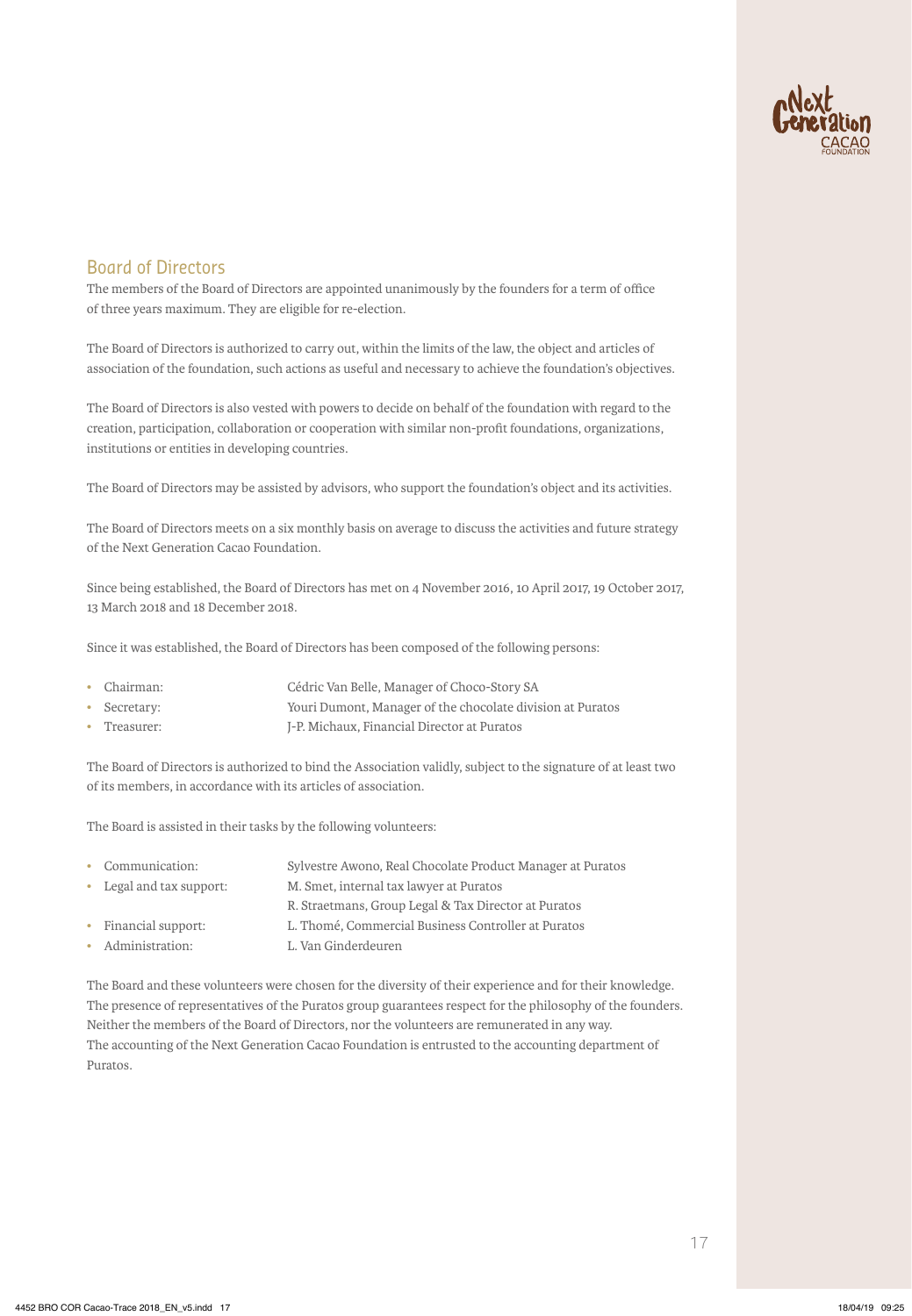## FINANCIAL REPORT

| in EUR '000                     |            |                                      |            |  |  |  |
|---------------------------------|------------|--------------------------------------|------------|--|--|--|
| <b>Assets</b>                   |            | <b>Liabilities</b>                   |            |  |  |  |
| Bonus receivable from customers | 209.580,96 | Bonus 2018 to be distributed in 2019 | 282.763.11 |  |  |  |
| Cash                            | 73.182.15  |                                      |            |  |  |  |
|                                 | 282.763,11 |                                      | 282.763,11 |  |  |  |

| in EUR '000                               |              |
|-------------------------------------------|--------------|
| <b>Income Statement</b>                   |              |
| Bonus received or to be received          | 388,000,00   |
| Bonus distributed or to be distributed    | (388.000,00) |
| Operating results                         | (8.914, 55)  |
| Donations received from the Puratos Group | 8.914,55     |
| <b>Total</b>                              |              |

| in EUR '000                                        |                            |            |                                                 |  |  |
|----------------------------------------------------|----------------------------|------------|-------------------------------------------------|--|--|
| Bonus distributed or to be<br>distributed for 2018 | <b>Adjustments</b><br>2017 | 2018       | Number of farmers included<br>in the programme* |  |  |
| Vietnam                                            |                            | 108.000.00 | 2.942                                           |  |  |
| Philippines                                        |                            | 53.000,00  | 1.465                                           |  |  |
| Papua New Guinea                                   | 6.000,00                   | 57.000,00  | 1.417                                           |  |  |
| Ivory Coast                                        | 61.000,00                  | 103.000,00 | Community $(\pm 2.000)$                         |  |  |
| Subtotal                                           | 67.000.00                  | 321.000.00 |                                                 |  |  |
| <b>Total</b>                                       |                            | 388,000,00 |                                                 |  |  |

*\* The number of farmers taking part in the Cacao-Trace programme is defined during the annual audit in a defined country. This number can vary over time.*

*The number of farmers receiving a bonus depends on where/when the distribution is organized (typically, in Vietnam, the farmers are spread in different regions where they do not organize a distribution simultaneously).*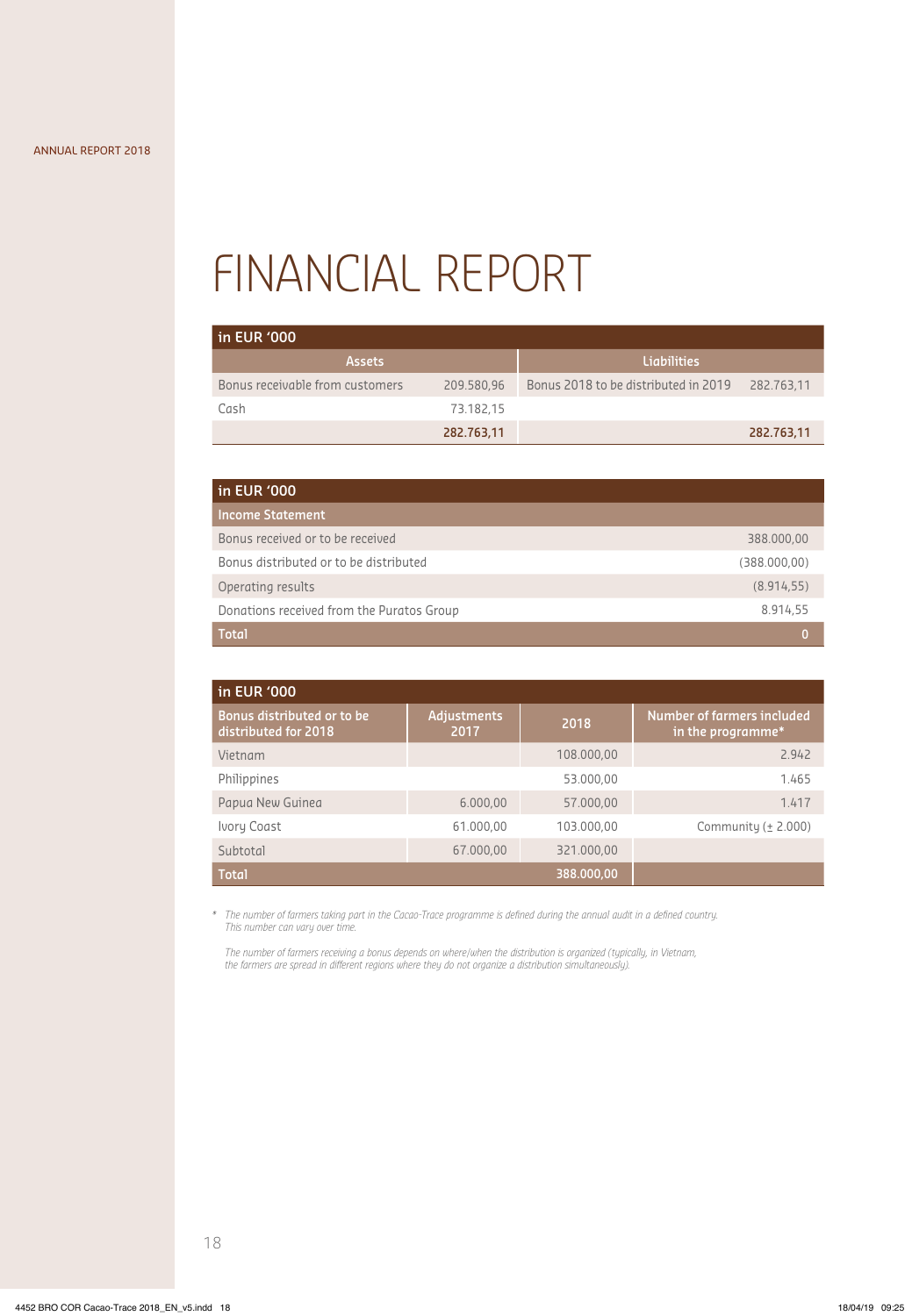

During the year 2018, the Next Generation Cacao Foundation has extended its programme to Papua New Guinea and reinforced its presence in the Philippines and Vietnam. On top, the first beans of our programme in Ivory Coast have been valorized and turned into the first Chocolate Bonus distributed in Africa.

As a general principle, the Chocolate Bonus is distributed to the farmers as soon as Puratos has collected the bonus. The cocoa value chain being relatively long, the Next Generation Cacao Foundation is confronted with a timing difference between the crops and the bonus distribution that often happens later.

In Vietnam, the historical country of the Cacao-Trace™ Programme, the Chocolate Bonus commitment towards farmers amounted to €108,000 for the period January - December 2018. During 2018, the outstanding balance of the 2017 bonus has been almost fully distributed, for an amount of €95,000 (of which €36,000 was already recognized in the distribution of 2017, due to a timing difference). The remaining open balance amounts to €6,000. In total, during 2018, the Chocolate Bonus of €132,000 has been distributed to 1,486 farmers and/ or collectors with an average extra contribution to their revenue of €79/farmer, which corresponds to about one month's salary for the farmers.

Beans sourced in the Philippines (the second year of the programme implementation) have led to the distribution of a bonus of €31,000 turned into a commitment of €54,000 towards the farmers (a larger community with smaller farms than in other countries). The bonus of 2017 has been fully distributed (for €24,000) as well as the first month of the 2018 beans (for €7,000). The impact per farmer amounts to €14,000.

The beans sourced from Ivory Coast are mainly used in Belgium for Belcolade for the manufacturing of Belgian Real Chocolate. In 2017, following smaller crops in Asia, Ivorian beans were shipped to Asia, for which an equivalent bonus of €57,000 was collected. The Next Generation Cacao Foundation organized the first distribution of the programme in Africa at the end of 2018. The local communities have decided to invest the amount in the development of three classrooms. The official ceremony took place in October 2018, while the funds have been transferred in November 2018 to the local Cooperative for €57,000.

Finally, in Papua New Guinea, where the Cacao-Trace™ Programme began at the end of 2017, the Next Generation Cacao Foundation has not yet been able to organize a Chocolate Bonus distribution. This will happen early 2019. The total amount of due bonus, based on the quantities sourced, amounts to  $€46,000$ .

The administrative expenses of the Next Generation Cacao Foundation are rather limited, and they have been fully supported by a donation of Puratos Group. They consist of audit fees (€1,000), legal fees (€2,000) and financial fees.

As of 31/12/2018, the open liabilities towards farmers amount to €282,000 (€65,000 in Vietnam, €47,000 in the Philippines, €107,000 in Ivory Coast and €63,000 in PNG). The bonus collected and available on the bank account amounts to €60,000. The amount to be received from subsidiaries of the Puratos Group amounts to €76,000 (USA, Spain and Puratos NV). Another amount of €133,000 has been recognized as a "receivable on stock" (the stock being either in beans, cocoa ingredients or chocolate).